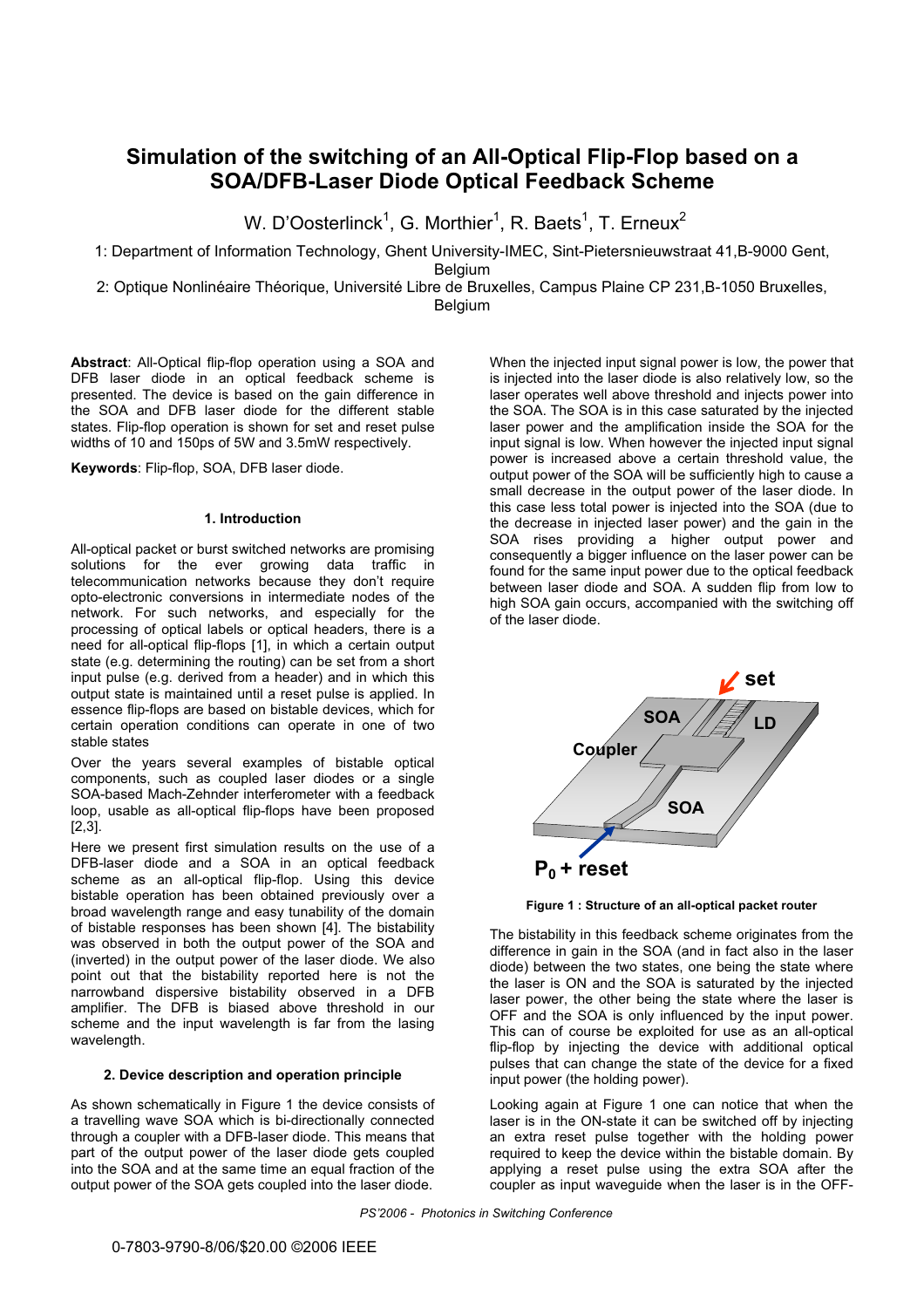state the gain of the SOA can temporarily be suppressed, thus reducing the output power of the SOA which allows the laser to again build up its laser field.

The results presented here have been obtained with a commercial available software package [5]. The device used in the presented simulations consists of a  $500 \mu m$ long SOA and a  $350\mu$ m long QW-shifted DFB laser diode. Both the laser diode and the SOA have anti-reflection coated facets. The lasing wavelength is 1552nm while the wavelengths of holding power and (re-)set pulse are respectively 1543 and 1537nm. The coupling ratio between laser diode and SOA is 0.5 and the drive currents of laser diode and SOA are respectively 60 and 85mA. The set and reset pulses are first order Gaussian pulses. Here only the behaviour of the laser signal (at the backside of the laser diode) is shown.

## **3. Simulation results**

The bistable domain that is obtained by the device described above can be seen in Figure 2. As long as the input power is sufficiently low, the output power of the laser diode only decreases slowly but at a certain input power (here around 0.14mW) the laser diode switches off. When decreasing the input power again the laser diode switches on for a lower input power than the input power where the switch off occurred. This is caused by the fact that the higher gain in the SOA due to the switched off laser provides sufficient amplification for lower input powers to keep the laser in the OFF-state.



**Figure 2 : Static response of the SOA/DFB laser diode feedback scheme.**

When choosing a holding power inside the stable domain shown in Figure 2 the output state of the laser diode is determined by the history of the device. For the further simulations this holding power is chosen at about 0.13mW. Now the switching between the ON and OFF state of the laser diode can be accomplished by injecting set and reset pulses at respectively the frontside and backside of the device.

In Figure 3 it can be seen that by using first order diode. Gaussian optical pulses with a FWHM of 150ps and a peak power of 3.5mW as set and reset pulses the state of the laser can be switched between the ON and OFF state. The switching energy is then 29.4nJ. It can be noticed that while the laser seems to switch off almost instantaneously there seems to be a delay on the switching on of the laser



**Figure 3 :Flip-flop operation for a pulse FWHM of 150ps and peak pulse power of 3.5mW.**

F igure 4 shows that also shorter pulses can be used to set and reset the optical flip-flop. By using Gaussian optical pulses with a FWHM of 10ps and a peak optical power of  $5W$  (corresponding with a switching energy of  $11\mu J$ ) we can again switch the laser between the ON and OFF state. Again we note that a turn-on delay can be seen between the set pulse and the actual switching of the laser diode.



**Figure 4 :Flip-flop operation for a pulse FWHM of 10ps and peak pulse power of 5W.** 

F ollowing the results of Figure 3 and 4 we can conclude that shorter pulses require more energy to change the state of the optical flip-flop. The set pulse needs to cause a sufficiently long decrease in gain in the SOA for the laser diode to switch back on. For longer pulses this decrease in gain is accomplished by the presence of the pulse power in the SOA which saturates the SOA, but for shorter pulses the pulse power needs to put the SOA in deep saturation, causing a longer recovery time for the gain in the SOA. A similar effect can be seen in the reset case.

(FWHM of 10ps and peak power of 5W for the optical Looking at Figure 5 where the response of the device around the reset pulse is shown for the case of Figure 4 pulses), we notice that a delay of about 100ps is introduced between the time of the pulse and the time of the response of both the laser diode and SOA. This delay can be explained by the roundtrip time in the feedback loop (typically around 10-20ps) combined with extra delays added by the simulation tool in the connections.